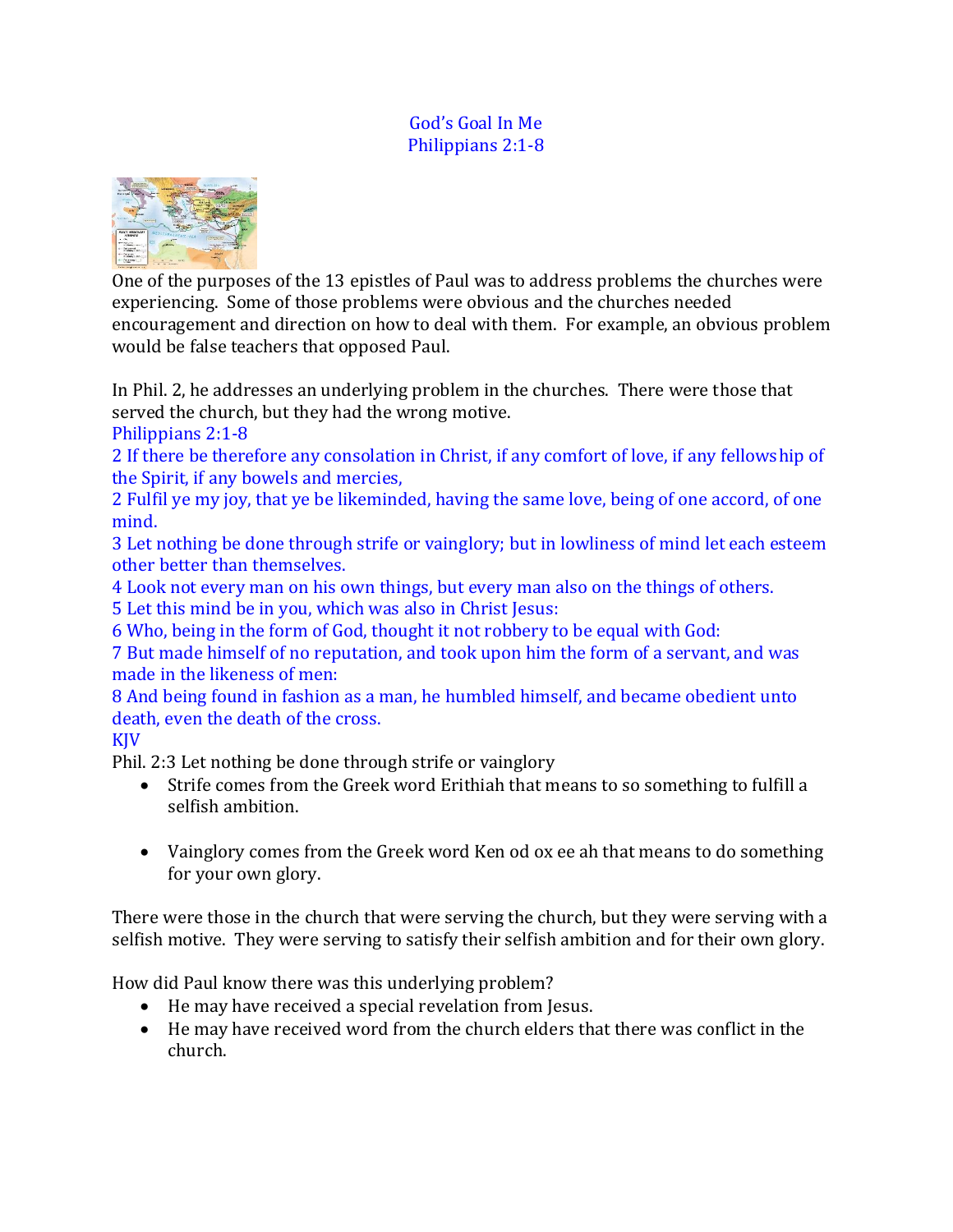If I have the wrong motive for serving others, how do I know?

- I get my feelings hurt easily
- I feel entitled
- I complain
- I criticize
- I compare
- I gossip
- I pity myself
- I defend
- I cause conflict
- I don't resolve conflict biblically

This was a very difficult situation for the church.

There were those that were of great benefit to the church because of the way they served or gave to the church. But these same folks were causing conflict in the church.

You may be thinking, "I am glad that Paul is not talking about me. I don't serve others."

If you are not serving others in the church, Paul is talking about you. You may not use service to advance your selfish ambitions or to feed your ego, but if you are not serving, your heart is not right with God.

Paul reminds the church of the example of the Lord Jesus.

Phil. 2:4-8

4 Look not every man on his own things, but every man also on the things of others. 5 Let this mind be in you, which was also in Christ Jesus:

6 Who, being in the form of God, thought it not robbery to be equal with God:

7 But made himself of no reputation, and took upon him the form of a servant, and was made in the likeness of men:

8 And being found in fashion as a man, he humbled himself, and became obedient unto death, even the death of the cross.

KJV

Jesus was God. He made the greatest personal sacrifice to serve others that anyone has ever performed.

- He emptied Himself of His throne
- He took on the form of a man
- He took on the form of a servant with no reputation
- He made the ultimate sacrifice.
- He suffered the worst possible form of death.
- He made this sacrifice for all of mankind.

He made this sacrifice without any thought of being rewarded in this life!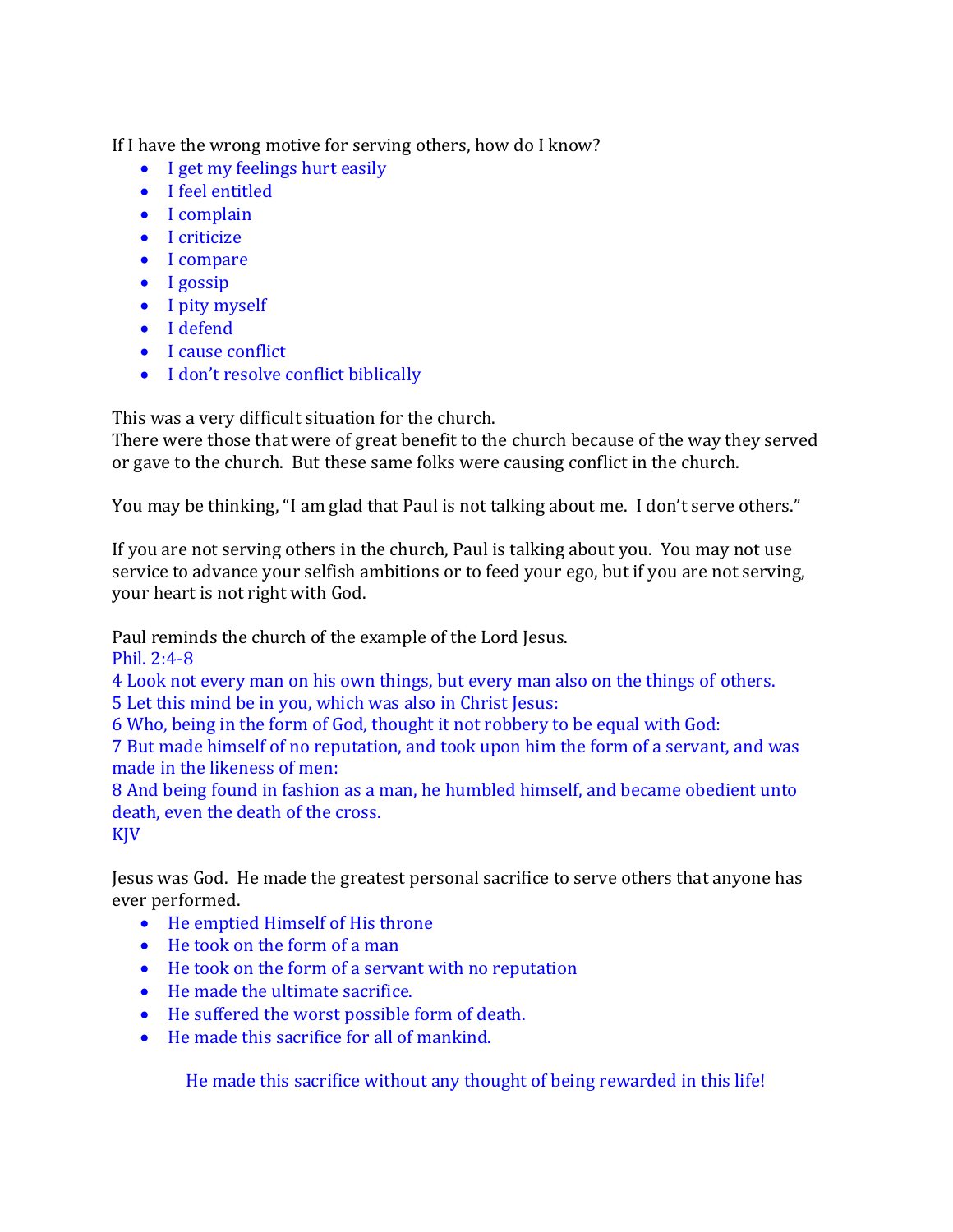It was a good thing.

- He served and was despised.
- He served and was rejected.
- He served and was crucified.

When He died, He only had 120 followers.

To be like Christ does not mean just to serve others.

To be like Christ means to serve without any motive of selfishness or pride.

To be like Christ means to serve not just in action but in attitude.

This attitude of selfless service is called humility.

To be like Jesus is to be humble in attitude.

Would you admit how difficult this is?

- I like others to know what I have accomplished.
- I like to talk about what I have accomplished.
- I like it when others talk about what I have accomplished, especially my wife or my children.
- I like to be recognized or exalted.
- I like being rewarded for what I do.
- I like being promoted.
- I like it when people are grateful for the things that I do.
- I like to have things my way.
- I like to for others to tell me I was right.
- I like being served.
- I like being served what I want.
- I like being able to do what I want to do when I want to do it.

All these self-centered desires are in my flesh. These desires are not going anywhere until I die.

## Romans 7:18

18 For I know that in me (that is, in my flesh) nothing good dwells; for to will is present with me, but how to perform what is good I do not find. NKJV

### Galatians 5:17

17 For the flesh lusteth against the Spirit, and the Spirit against the flesh: and these are contrary the one to the other: so that ye cannot do the things that ye would.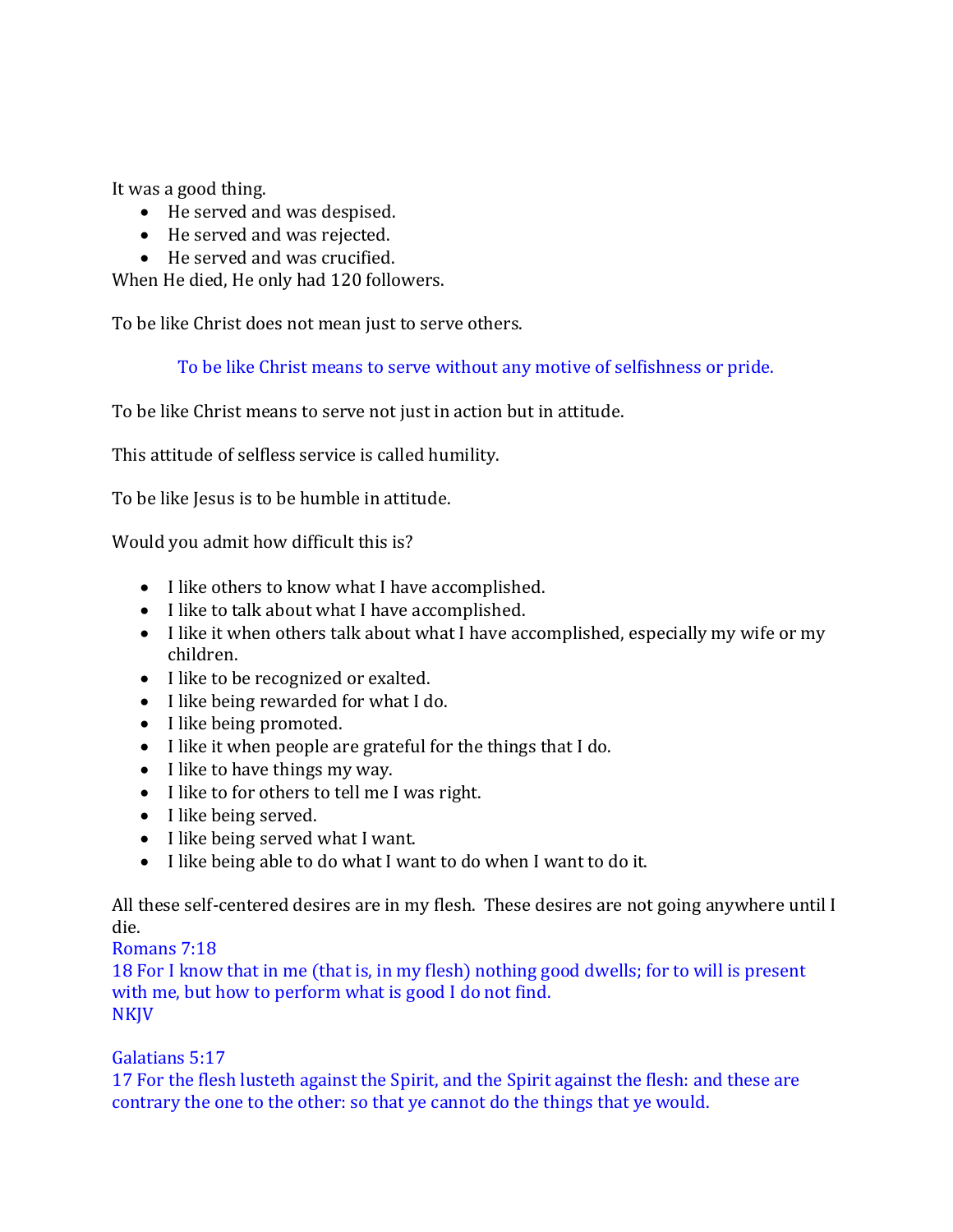### KJV

Would you admit that self-centered desires are in your flesh?

These desires can become your motive for serving. When that happens to you…

- You get your feelings hurt easily
- You feel entitled
- You complain
- You criticize
- You compare
- You gossip
- You pity yourself
- You defend
- You cause conflict
- You don't resolve conflict biblically

If you serve with the wrong motive and you become an elder or a deacon in the church, it will be a disaster.

## How do we experience victory over the flesh and its desires?

Any change that we try to make that is not based on the gospel of grace of Jesus Christ is just behavior modification. It normally does not last very long.

In other words, I can make up my mind that I am going to be like Jesus and selflessly serve others. I can put up reminders that say, "don't serve for the wrong reason." I can ask others to hold me accountable.

With only my will power, I may have temporary success but before you know it, I am serving for the wrong reasons. I allow these selfish and prideful desires to become my motivation for serving.

- I get my feelings hurt easily
- I feel entitled
- I complain
- I criticize
- I compare
- I gossip
- I pity myself
- I defend
- I cause conflict
- I don't resolve conflict biblically

Then I hear another sermon that convicts me and stirs up my will power and I do it all over again.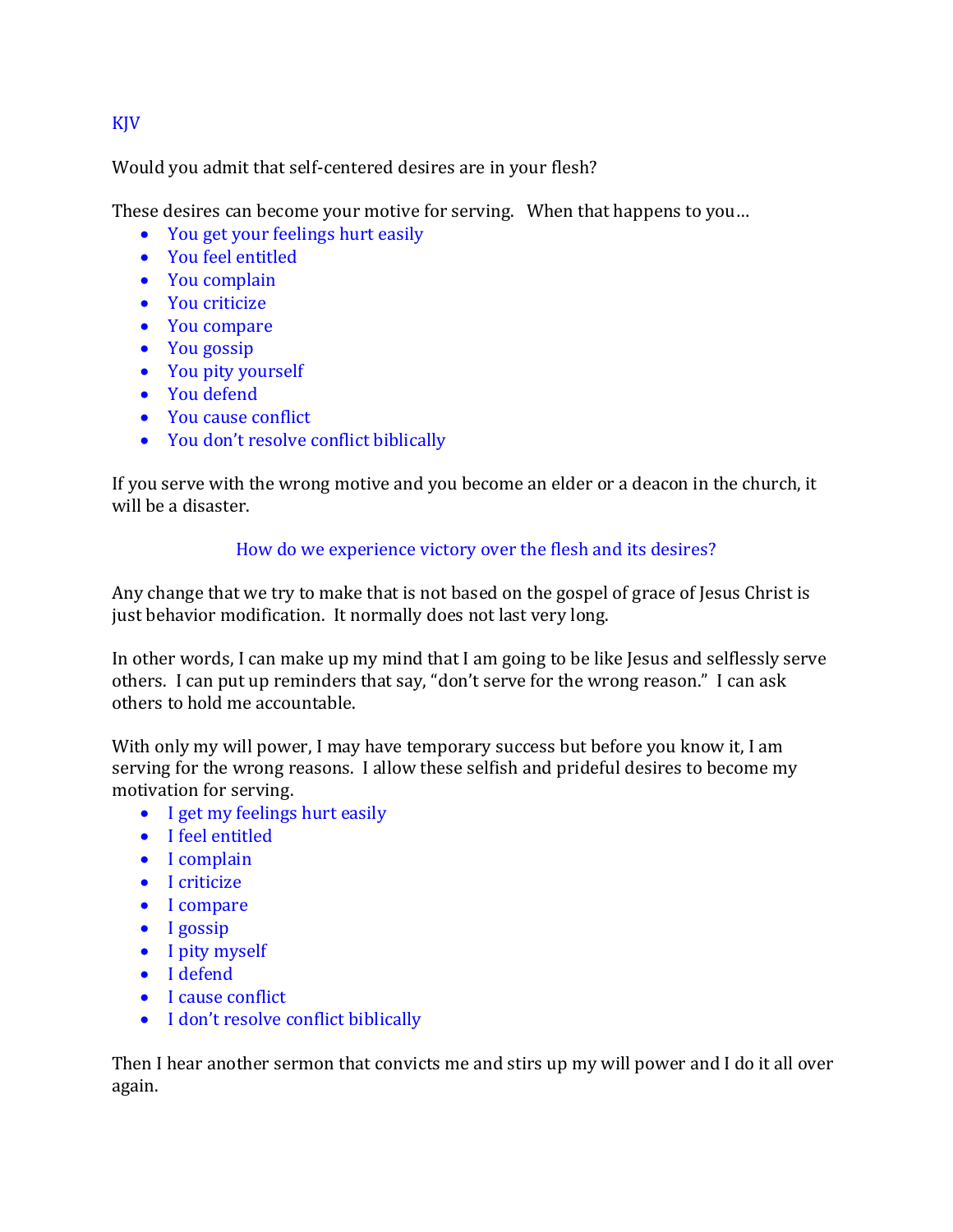Your will is important. You must be willing to make a change before you will change. But you cannot defeat the flesh and its desires with just your will power.

Trying to defeat your flesh with just your will power is like trying to stop a grizzly bear with a bb gun!

Using only their power to defeat sin is why so many believers are on this cycle of sin and repentance. You get stuck in immaturity. After a while, you can just conclude, I will always be this way.

How do we experience victory over the flesh and its desires?

God empowers His children through prayer.

Luke 11:9-13

9 "So I say to you, ask, and it will be given to you; seek, and you will find; knock, and it will be opened to you.

10 For everyone who asks receives, and he who seeks finds, and to him who knocks it will be opened.

11 If a son asks for bread from any father among you, will he give him a stone? Or if he asks for a fish, will he give him a serpent instead of a fish?

12 Or if he asks for an egg, will he offer him a scorpion?

13 If you then, being evil, know how to give good gifts to your children, how much more will your heavenly Father give the Holy Spirit to those who ask Him!" **NKIV** 

But our prayer for power is answered as we pray in faith.

Matthew 21:20-22

20 And when the disciples saw it, they marveled, saying, "How did the fig tree wither away so soon?"

21 So Jesus answered and said to them, "Assuredly, I say to you, if you have faith and do not doubt, you will not only do what was done to the fig tree, but also if you say to this mountain, 'Be removed and be cast into the sea,' it will be done.

22 And whatever things you ask in prayer, believing, you will receive." **NKIV** 

As Christians, the object of our faith should always be Jesus and what He has achieved. John 14:13-14

13 And whatever you ask in My name, that I will do, that the Father may be glorified in the Son.

14 If you ask anything in My name, I will do it.

**NKIV** 

What did Jesus achieve for me that enables me to put of the flesh and its desires and put on the Lord Jesus Christ?

2 Corinthians 5:17

17 Therefore if any man be in Christ, he is a new creature: old things are passed away; behold, all things are become new.

KJV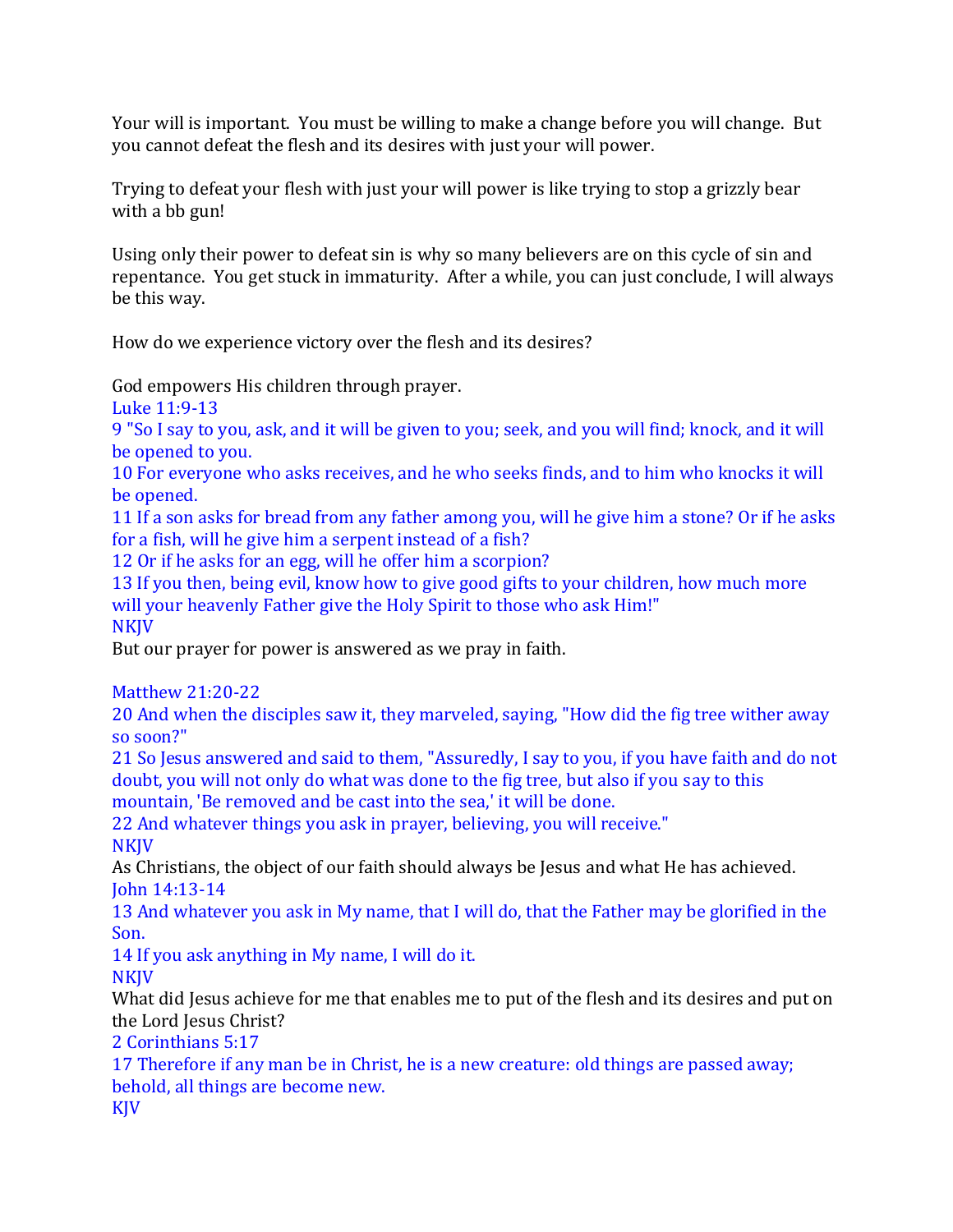Listen to what Paul said…

Ephesians 4:17-24

17 This I say, therefore, and testify in the Lord, that you should no longer walk as the rest of the Gentiles walk, in the futility of their mind,

18 having their understanding darkened, being alienated from the life of God, because of the ignorance that is in them, because of the blindness of their heart;

19 who, being past feeling, have given themselves over to lewdness, to work all uncleanness with greediness.

20 But you have not so learned Christ,

21 if indeed you have heard Him and have been taught by Him, as the truth is in Jesus: 22 that you put off, concerning your former conduct, the old man which grows corrupt according to the deceitful lusts,

23 and be renewed in the spirit of your mind,

24 and that you put on the new man which was created according to God, in true righteousness and holiness.

**NKJV** 

To defeat the flesh and its desires, I pray for power believing that because of what Jesus accomplished, I am not the old man, but I am the new man in Christ.

The desires I have that are selfish and prideful are what remains in my flesh from the old man.

The old man has been crucified with Christ.

Galatians 2:20

20 I have been crucified with Christ; it is no longer I who live, but Christ lives in me; and the life which I now live in the flesh I live by faith in the Son of God, who loved me and gave Himself for me.

Because of what Christ has accomplished, the old man is dead. The old man is not who I am.

When I am tempted by the flesh and its desires, I pray for God's power believing in Jesus that I am the new man. When I pray believing, the power of God enables me to act like the new man.

Romans 6:1-14

6 What shall we say then? Shall we continue in sin that grace may abound?

2 Certainly not! How shall we who died to sin live any longer in it?

3 Or do you not know that as many of us as were baptized into Christ Jesus were baptized into His death?

4 Therefore we were buried with Him through baptism into death, that just as Christ was raised from the dead by the glory of the Father, even so we also should walk in newness of life.

**NKJV**